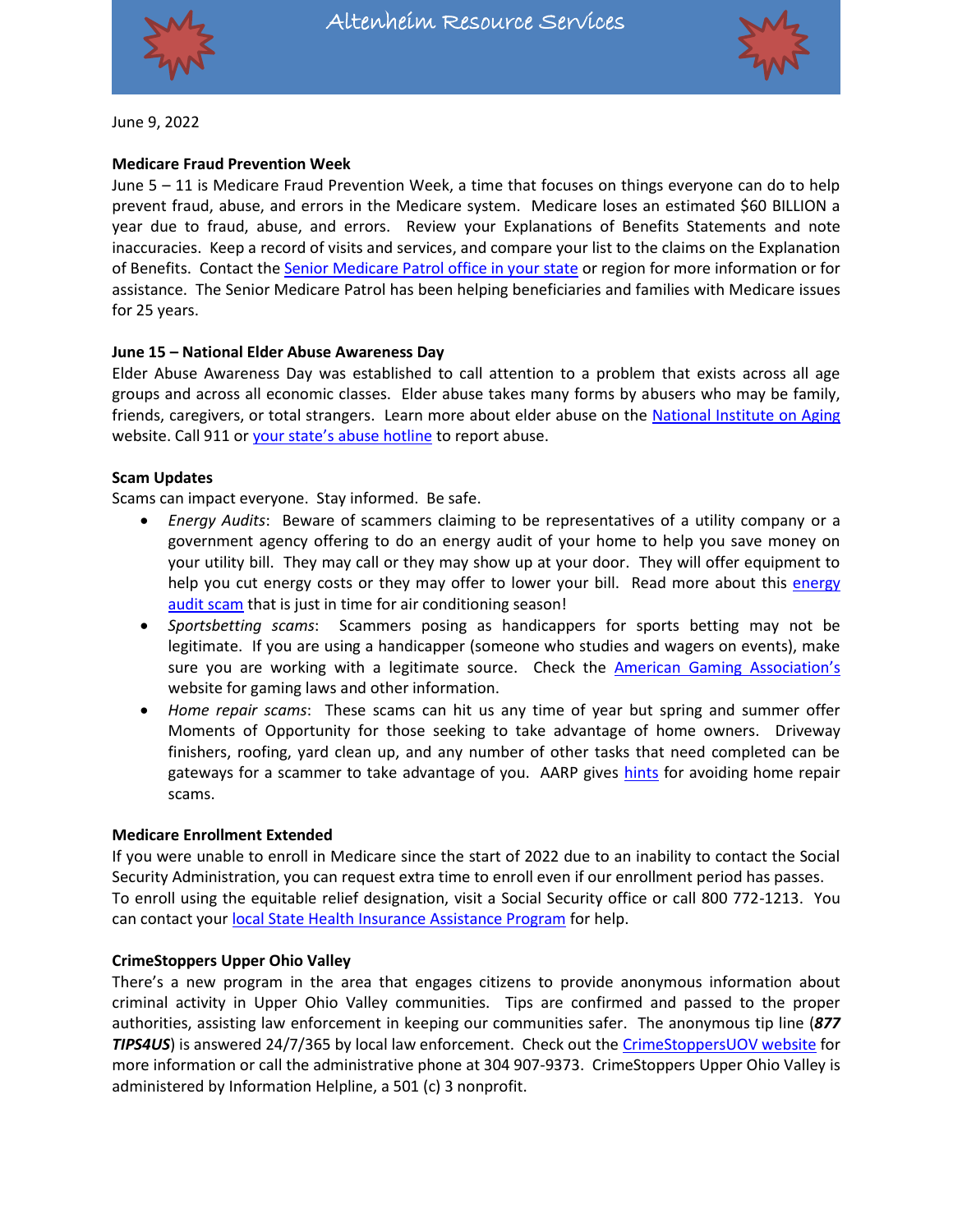



## **Brooke Hancock Family Resource Network**

The Brooke Hancock Family Resource Network (FRN) has a Resource Manual that is available online and there is a "print" version as well. The [Resource Manual](https://www.brookehancockfrn.org/community-resource-manual/) has information about services in Brooke and Hancock counties.

## **Brooke Hancock FRN Community Pantry**

The Brooke Hancock Family Resource Network has a [Community Pantry](https://www.brookehancockfrn.org/) that is open to residents of Brooke and Hancock counties. They have non-perishable food items, household cleaning supplies and hygiene supplies. There is also a baby pantry stocked with diapers and wipes.

# **Blessing Box in Elm Grove Moving**

There are several [Blessing Boxes around Ohio County WV,](https://img1.wsimg.com/blobby/go/93a9f42e-19b4-497c-98d1-b5e74e72ad90/Ohio%20County%20Blessings%20Boxes%20(4).pdf) offering non-perishable food, cleaning supplies, and personal care items. The Box that was located at Bridge Street Middle School is being moved to the Wheeling Fire Department Station 11 at 131 East Bethlehem Blvd at the corner of East Cove Avenue. The move will take a few weeks as the site is prepared.

## **The Fair Housing Act: Rights & Remedies – Free Virtual Program**

The program presented by Fair Housing Law Center, a project of Southwestern Pennsylvania Legal Aid will be presented on Wednesday, July 20, 2022 from 2pm – 4pm via Zoom. The program will present an overview of the Fair Housing Act, discussion of prohibited practices, and review examples of discrimination. Registration is required. Register using the following link: [https://us02web.zoom.us/meeting/register/tZYld-ysqDItHNA\\_wKVRMfEMUT6Py2bLyMCR](https://us02web.zoom.us/meeting/register/tZYld-ysqDItHNA_wKVRMfEMUT6Py2bLyMCR)

Questions? Contact the Ohio County FRN at 304 232-5600.

## **Mountaineer Food Bank**

There will be food distribution at the Wheeling Island Casino, parking lots C & D, on June 22 for West Virginia residents from 11a – 1pm or while supplies last. Questions? Call Claudia at the Ohio County FRN office (304 232-5600).

## **Ethics at End of Life Workshop**

This free workshop will be held at Altmeyer's, 154 Kruger Street, Wheeling WV on June 23, 2022 from 9am – 10am. The WV Board of Social Work has approved the credit for 1 CEU counting for the Ethics requirement. Go here to register:

<https://www.altmeyerfuneralhomes.com/end-of-life-ethics/>

## **Covid Vaccination Information Available**

Covid vaccines and boosters are widely available for all age groups.

 Check ou[t West Virginia availability.](https://dhhr.wv.gov/COVID-19/Pages/testing.aspx) (Click Cancel to go to website.) Check out [Ohio availability.](https://coronavirus.ohio.gov/wps/portal/gov/covid-19/covid-19-vaccination-program) The Centers for Disease Control offers a great deal of [information about the COVID vaccines.](https://www.cdc.gov/coronavirus/2019-ncov/vaccines/index.html) Be an informed consumer. Talk to your physician and read about the vaccines. Make the choice that is right for your health considerations.

## **More on Vaccinations**

Vaccinations have been around for a long time with the smallpox vaccine being the first to be developed in 1796 by Dr. Edward Jenner. Many of us remember the polio vaccine administered on a sugar cube when we were in grade school. There is an immunization schedule that starts when we are very young, and vaccinations continue throughout our lives. Older adults need to consider other vaccinations as the immune system weakens as we age, and it can be more difficult to fight off infection. The Centers for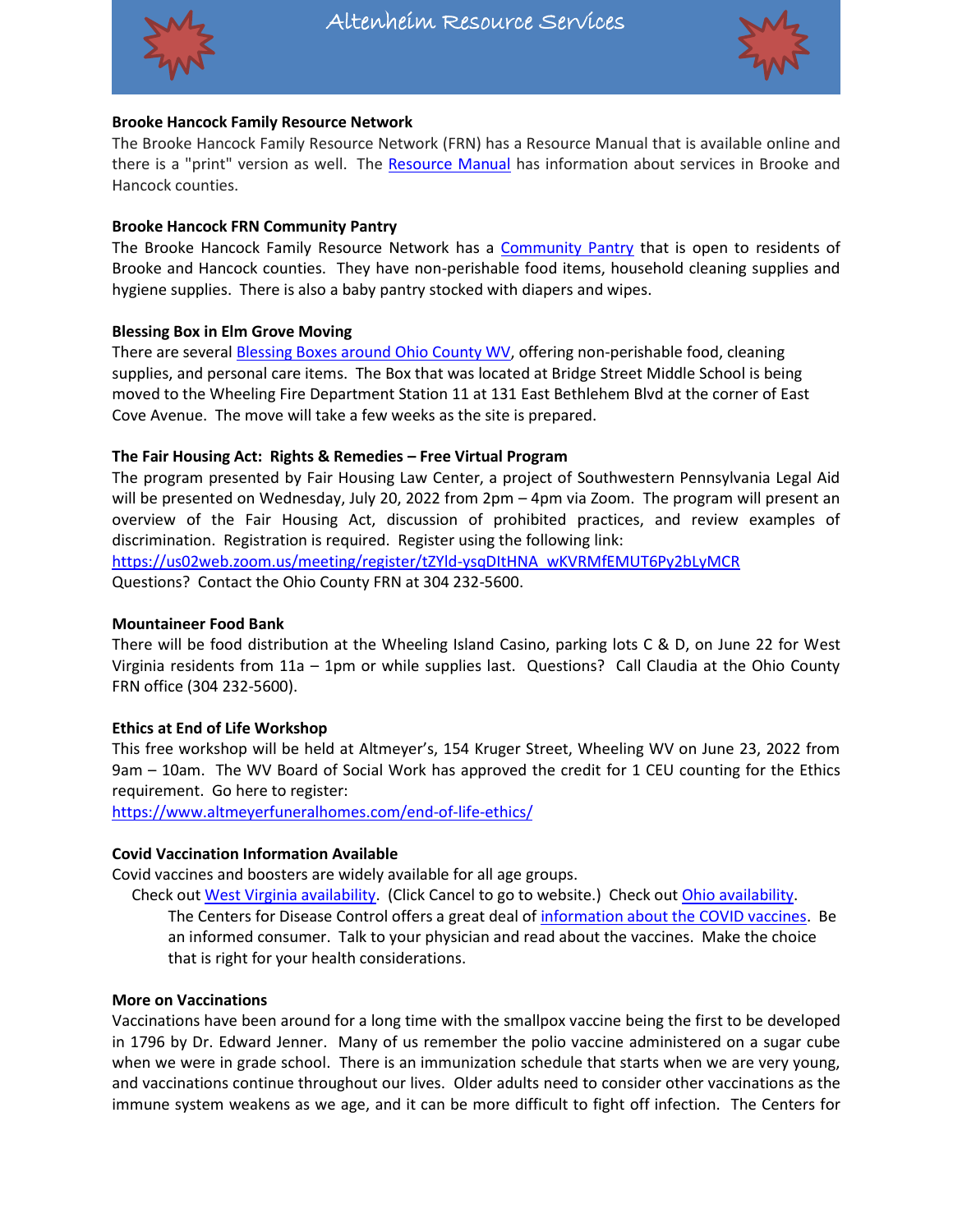

Disease Control & Prevention offers an [Adult Immunization Schedule](https://www.cdc.gov/vaccines/schedules/hcp/imz/adult.html) for Ages 19 and older with information on vaccines based on age, medical conditions, and contraindications plus other considerations. Another site with vaccine information is the [HHS.gov Immunization](https://www.hhs.gov/immunization/who-and-when/adults/seniors/index.html) site. Vaccines have helped prevent disease and infections and can be significant positive preventive measures in maintaining our health. As with any important medical decisions, discuss immunizations with your primary health care provider.

# **Local Adult Service Coalitions**

Adult Service Coalitions offer networking and educational opportunities for professionals who serve older adults. Meeting dates, times, and contacts are listed below. *OHIO*

Belmont County: 1<sup>st</sup> Thursday at 11am [akoegler1995@gmail.com](mailto:akoegler1995@gmail.com) We will be meeting on July 7. Guernsey County: 3<sup>rd</sup> Wednesday at 3pm [Stacey.clark-frame@altercareonline.net](mailto:Stacey.clark-frame@altercareonline.net) Jefferson County: 3<sup>rd</sup> Thursday at 3pm [starr.decariarx@gmail.com](mailto:starr.decariarx@gmail.com) Harrison County: 4<sup>th</sup> Wednesday at 3pm [tblanchard@iccare.com](mailto:tblanchard@iccare.com) *WEST VIRGINIA* Brooke / Hancock County: 2<sup>nd</sup> Monday at 3pm [tblanchard@iccare.com](mailto:tblanchard@iccare.com)

Ohio / Marshall County: 2<sup>nd</sup> Wednesday at 2pm [pcalvert@fsuov.com](mailto:pcalvert@fsuov.com)

## **Our Sympathy**

Our sympathy to the family of Jean Carson who died on May 25.

# Timely Resources

## **Medicare Fraud Prevention Resources**

Learn how to read [your Explanation of Benefits](https://www.smpresource.org/Content/You-Can-Help/Read-Your-Medicare-Statements.aspx) statements.

[My Health Tracker](https://www.smpresource.org/Content/You-Can-Help/My-Health-Care-Tracker.aspx) helps you record details of appointments.

#### **Mandated Reporting for Abuse**

Many professionals are mandated reporters which mean they are required by law to report abuse. Do you know [your state's reporting laws](https://www.americanbar.org/content/dam/aba/administrative/law_aging/2020-elder-abuse-reporting-chart.pdf)?

## **Weather Resources**

Are you weather watcher? The [National Weather Service](https://www.weather.gov/) offers updates on alerts, forecasts, and more. Th[e National Hurricane Center](https://www.nhc.noaa.gov/) keeps us updated about storm and hurricane formation. **June is Pet Preparedness Month**

Don't forget your pets when you are making your Emergency Plans. The American Red Cross offer[s information on creating a pet emergency plan.](https://www.redcross.org/about-us/news-and-events/news/2022/pet-preparedness-month-include-your-pets-in-emergency-plans.html)

#### **Hiring**

- Amedisys Hospice: MSW needed. Contact Whitney Workman at 740 526-0970.
- **[IC Care:](http://www.iccare.com/hiring/) Experienced in-home caregivers**
- [Visiting Angels:](https://www.visitingangels.com/upperohiovalley/employment) In-home caregivers
- Family Service-UOV: drivers, in home caregivers. Contact Paula Calvert a[t pcalvert@fsuov.com](mailto:pcalvert@fsuov.com)
- Interim Health Care: contact Karen Craig at [kcraig@interim-health.com](mailto:kcraig@interim-health.com)
- [Good Shepherd Nursing Home:](https://weltyhome.org/) contact HR at 304 242-1093
- Ohio County FRN, Family Support Center Director. [Apply through Indeed.](https://www.indeed.com/viewjob?t=family+support+center+director&jk=bf156bbed6d2394a&_ga=2.21645883.1087239589.1654527030-1660851544.1596214206&_gac=1.89536873.1654013489.Cj0KCQjw-daUBhCIARIsALbkjSbY4lRqCEt36kp_7ESD4MZD8_WvaXHjCrZPhn26hnp407KF1m0JWKMaAhZ8EALw_wcB)
- Ohio County FRN, Children's Programming Coordinator. [Apply through Indeed.](https://www.indeed.com/viewjob?t=childrens+programming+coordinator&jk=00526d80f94655ce&_ga=2.21645883.1087239589.1654527030-1660851544.1596214206&_gac=1.89536873.1654013489.Cj0KCQjw-daUBhCIARIsALbkjSbY4lRqCEt36kp_7ESD4MZD8_WvaXHjCrZPhn26hnp407KF1m0JWKMaAhZ8EALw_wcB)
- [Weirton Medical Center,](https://workforcenow.adp.com/mascsr/default/mdf/recruitment/recruitment.html?cid=f79873ef-b665-494a-b059-7864020e23f9&ccId=19000101_000001&type=MP&lang=en_US) [WVU Facilities,](https://re12.ultipro.com/WES1019WVUH/JobBoard/ListJobs.aspx?__VT=ExtCan) [East Ohio Regional Hospital,](https://www.eohospital.com/careers) [Trinity Health](https://pm.healthcaresource.com/cs/ths#/search) have positions listed.